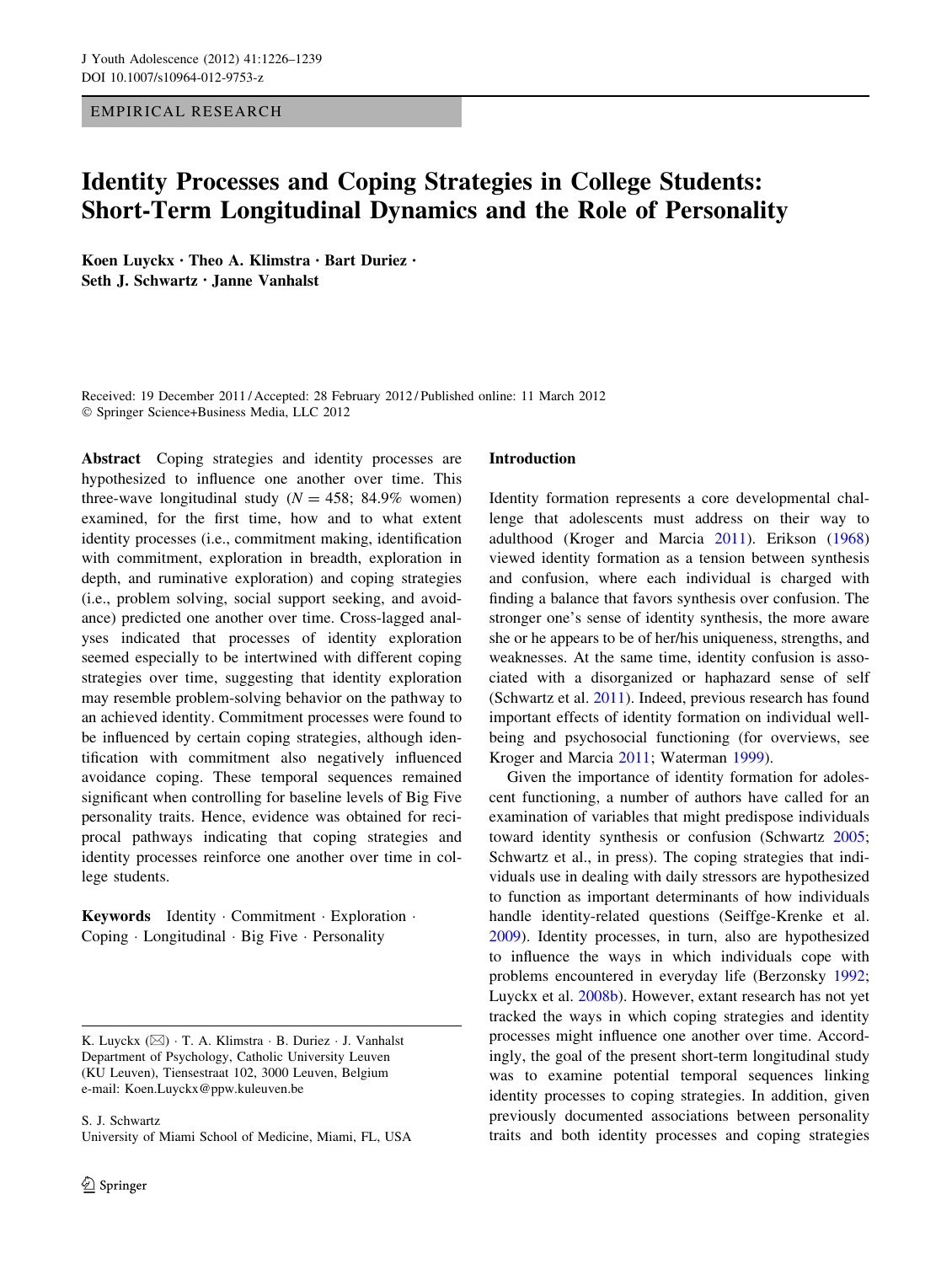(Carver and Connor-Smith [2010;](#page-11-0) Luyckx et al. [2006c](#page-12-0)), in the present study we also explored the role of personality traits in these temporal sequences. In doing so, we ascertained whether the associations obtained would still be significant when controlling for an important third variable, that is, personality traits.

#### Processes of Personal Identity Formation

Although Erikson's ([1950,](#page-11-0) [1968](#page-11-0)) theory of identity was rich and compelling, he often spoke in abstract and clinical terms that increased the difficulty of empirically operationalizing his concepts. Marcia ([1966\)](#page-12-0) extracted two defining processes of identity from Erikson's work—exploration and commitment. *Exploration* refers to actively questioning identity alternatives, whereas commitment signifies adhering to a set of convictions, goals, and values. Based on these two processes, Marcia [\(1980](#page-12-0)) defined four identity statuses: achievement (strong commitments enacted after exploring alternatives), foreclosure (strong commitments enacted without exploration), moratorium (exploring alternatives without current commitments), and diffusion (no current commitments or systematic exploration). Marcia's model has inspired decades of theoretical and empirical work (Kroger and Marcia [2011\)](#page-12-0), much of which has focused on comparing the identity status categories on external variables. A number of identity theorists, however, have emphasized the need to move beyond identity status categories and to rely on process-oriented models of identity (Côté and Levine [1988](#page-11-0); Grotevant [1987\)](#page-11-0).

One such model has been introduced by Luyckx et al. [\(2005](#page-12-0), [2006a](#page-12-0), [b](#page-12-0), [2008a\)](#page-12-0), who unpacked both exploration and commitment into four separate but interrelated identity processes. First, whereas Marcia [\(1966](#page-12-0)) defined exploration as the degree to which adolescents search for identity alternatives before making commitments, Bosma ([1985\)](#page-11-0) and Meeus et al. [\(2002](#page-12-0)) argued that identity development also may entail an in-depth exploration and evaluation of existing commitments. Accordingly, subsequent research distinguished between exploration in breadth and exploration in depth (Luyckx et al. [2006b\)](#page-12-0). Whereas exploration in breadth precedes the formation of (new) commitments, exploration in depth occurs after commitments have been enacted.

Second, Bosma [\(1985](#page-11-0)) and Meeus et al. [\(2002](#page-12-0)) argued that, apart from the act of making commitments, the degree to which adolescents feel certain about or identify themselves with their choices is also a key issue in identity development. Accordingly, a distinction was made between commitment making and identification with com-mitment (Luyckx et al. [2006b\)](#page-12-0). Although commitment making is an important component of identity formation, the enactment of commitments is not an endpoint in itself. The fact that individuals make choices does not

automatically imply that they feel confident about these choices or may not wish to change them at some point in the future (Erikson [1968\)](#page-11-0). A sense of identifying with commitments emerges when individuals experience these choices as consistent with their core sense of self (Grotevant [1987;](#page-11-0) Waterman [2011](#page-13-0)).

The move from Marcia's [\(1966](#page-12-0)) two-process model of identity development to the aforementioned four-process model represents an advance in the identity literature. This latter model, as well as Marcia's model, carries the assumption that exploration is productive and helpful to the person. However, ongoing exploration in breadth has been linked with anxiety, depression, low self-worth, and other forms of distress (Kidwell et al. [1995;](#page-11-0) Schwartz et al. [2009](#page-12-0)). A paradox thus emerges: if exploration in breadth is the ''best'' way to make commitments (especially in Western societies; Bosma and Kunnen [2001\)](#page-11-0), why is it associated with indices of maladaptation?

To address this question, Luyckx et al. ([2008a](#page-12-0)) consulted the psychological and sociological literatures on the transition to adulthood and introduced a fifth identity process. Psychological and sociological literature has stressed that, as contemporary societies have become increasingly individualistic and less supportive, establishing a stable identity has become increasingly challenging for many young people (Arnett [2000;](#page-11-0) Côté [2002](#page-11-0)). At the same time, societal pressure on individuals to create their own identity during the transition to adulthood has increased (Baumeister and Muraven [1996\)](#page-11-0). As a result, some individuals become "stuck" in the identity process and experience considerable difficulty enacting firm commitments (Schwartz et al. [2005\)](#page-12-0). Consequently, ruminative exploration was added as a fifth process within the Luyckx et al. model. Ruminative exploration is conceptualized as delaying or inhibiting progress in identity development. Individuals scoring high on this process experience difficulty settling on satisfying answers to identity questions (Luyckx et al. [2008a\)](#page-12-0). Troubled by what they perceive as inadequate progress towards personally important identity goals, they keep asking themselves the same questions, resulting in feelings of uncertainty and incompetence (Trapnell and Campbell [1999;](#page-12-0) Ward et al. [2003](#page-12-0)).

# Identity Processes and Coping Strategies

In an attempt to identify potential antecedents that can explain why individuals rely on functional or dysfunctional identity processes, in the present study we focused on the coping strategies that individuals use in dealing with daily stressors and challenges. Forming a personal identity is commonly viewed as a normative developmental task with which all adolescents and young adults are faced (Arnett [2000](#page-11-0)). Adolescents and young adults are required to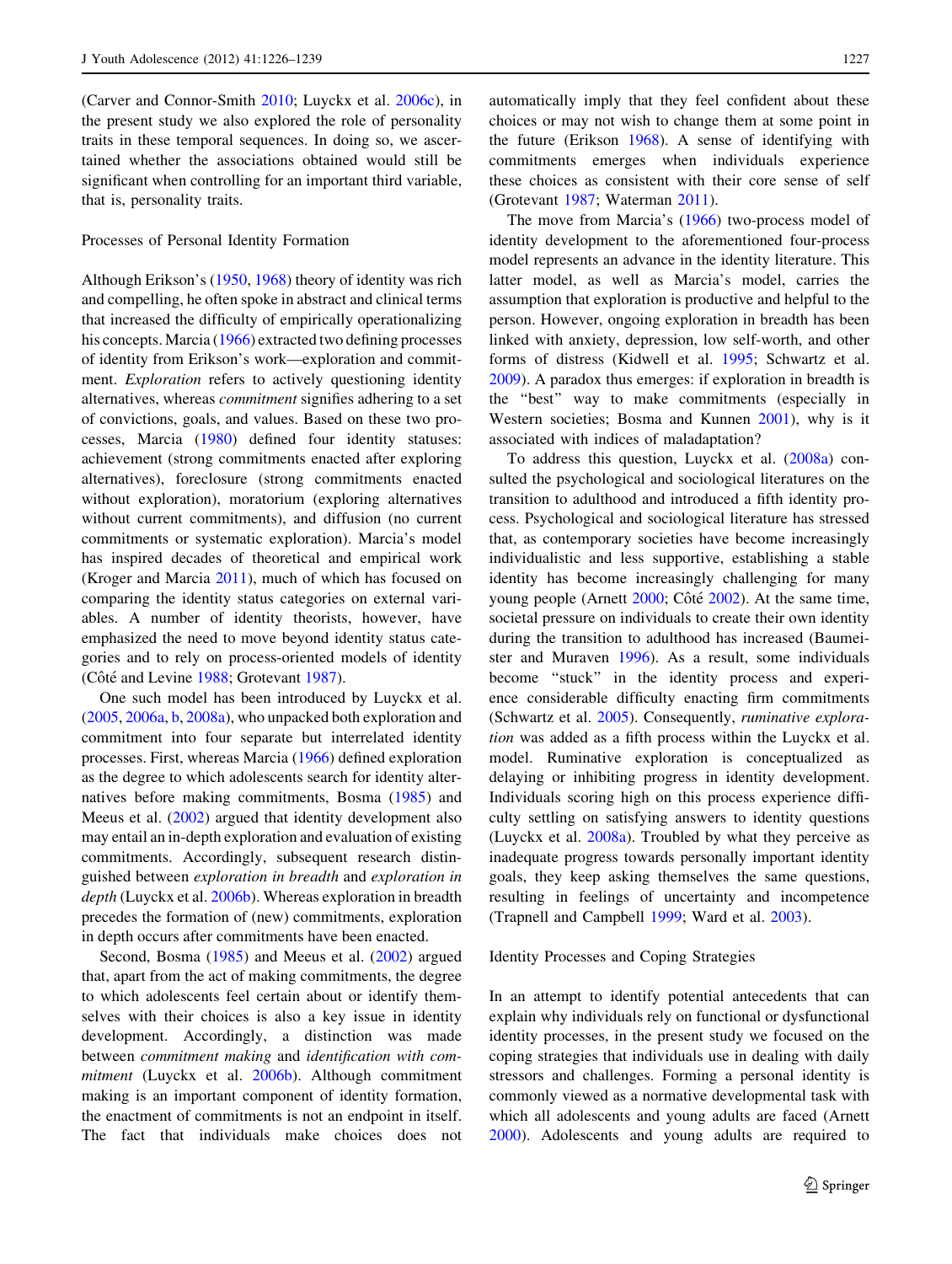individualize their life courses and identities by planning for the future, obtaining self-fulfilling educational and employment experiences, and developing personal and intimate relationships. Individuals who address these issues in a proactive and agentic manner and tackle life challenges in a problem-focused manner may be most likely to form a coherent sense of identity that can guide their life paths. In contrast, individuals who adopt more passive or procrastinatory coping strategies also may have trouble forming coherent identities and may not succeed in arriving at firm commitments that can serve as the basis for adult lifestyles (Schwartz et al. [2005\)](#page-12-0). Hence, the manner in which individuals cope with the many daily challenges and stressors they encounter, is hypothesized to influence identity formation (Seiffge-Krenke et al. [2009\)](#page-12-0).

Coping generally is defined as the use of cognitive and behavioral strategies for dealing with pressures, demands, and emotions involved in stressful situations (Lazarus and Folkman [1984](#page-12-0)). Hence, coping is viewed as a multidimensional construct. A particularly important distinction which served as the main framework guiding the operationalization of coping in the present study—is the distinction between engagement coping (aimed at active problem solving and dealing with stressors and related emotions) and disengagement coping (aimed at avoiding or withdrawing from problems and escaping feelings of distress; Carver and Connor-Smith [2010](#page-11-0)). In the present study, core exemplars of these two strategies (i.e., problem solving and avoidance) were assessed, in addition to social support seeking (which is generally viewed as part of engagement coping; Carver and Connor-Smith [2010;](#page-11-0) Seiffge-Krenke et al. [2009\)](#page-12-0). Although coping strategies are not universally beneficial or detrimental (cf. Wrosch et al. [2003\)](#page-13-0), problem solving and social support seeking have been shown to predict better physical and psychological health, whereas avoidance typically predicts poorer outcomes (Compas et al. [2001;](#page-11-0) Connor-Smith and Flachsbart [2007](#page-11-0)).

Coping strategies and identity processes are hypothesized to influence one another in a reciprocal fashion. That is, not only are coping skills thought to facilitate or impair identity processes, but also one's identity has been hypothesized to function as a potential internal resource for invoking certain coping strategies (Berzonsky [1992](#page-11-0)). For instance, focusing on the role of identity formation in dealing with illness-related stressors in a sample of youth with Type 1 diabetes, Luyckx et al. [\(2008b](#page-12-0)) found that achieving a synthesized identity enabled individuals to cope more effectively with the many challenges inherent in the management of diabetes and seemed to protect them against the use of withdrawal or avoidant coping strategies. However, the cross-sectional nature of that study precluded any sound conclusions about the direction of effects in these relationships.

#### The Explanatory Role of Personality Traits

Given that personality traits have been shown to be meaningfully related to both coping strategies and identity processes, it might be argued that personality traits should be taken into account so that valid conclusions about sequencing in the identity–coping relationship can be drawn. Personality traits may indeed represent common factors that partially explain associations between coping strategies and identity processes. The most commonly used model capturing the higher-order structure of personality is known as the Big Five model, which consists of five overarching personality traits (McCrae and Costa [1987\)](#page-12-0): neuroticism (lacking the capacity to deal effectively with negative emotions), extraversion (a tendency to experience positive moods, and being active and dominant in social interactions), openness to experience (curiosity, intellect, and creativity), agreeableness (a tendency to engage in behaviors that facilitate gaining and maintaining positive and reciprocal relations with others), and conscientiousness (planful, organized, and responsible behavioral tendencies; Caspi et al. [2005;](#page-11-0) McCrae and John [1992\)](#page-12-0).

Abundant research to date has focused on the associations between these personality traits and various coping strategies. Specifically, extraversion, conscientiousness, and openness to experience have been found to relate positively to problem-solving coping; extraversion and agreeableness generally are related to social support seeking; and neuroticism often is related to less problem solving and more avoidance coping. Finally, conscientiousness and agreeableness tend to relate negatively to avoidance (for overviews, see Carver and Connor-Smith [2010;](#page-11-0) Connor-Smith and Flachsbart [2007\)](#page-11-0). The Big Five traits also have been related to identity processes (Luyckx et al. [2006c](#page-12-0)). In a recent study (Klimstra et al. in press), neuroticism was related negatively to identification with commitment and exploration in depth, and positively to ruminative exploration. Except for a negative association with ruminative exploration, extraversion and conscientiousness were related positively to all of the identity processes. Finally, openness to experience and agreeableness were related positively to exploration in breadth and in depth. In sum, in the present study we examined the robustness of the prospective associations between coping strategies and identity processes by including all Big Five personality traits at baseline as potential explanatory variables in the analysis.

# The Moderating Role of Personality Traits

Personality traits also may moderate the associations between coping strategies and identity processes. This would imply that coping-identity associations would be more pronounced for those individuals with high or low scores on particular Big Five personality traits. The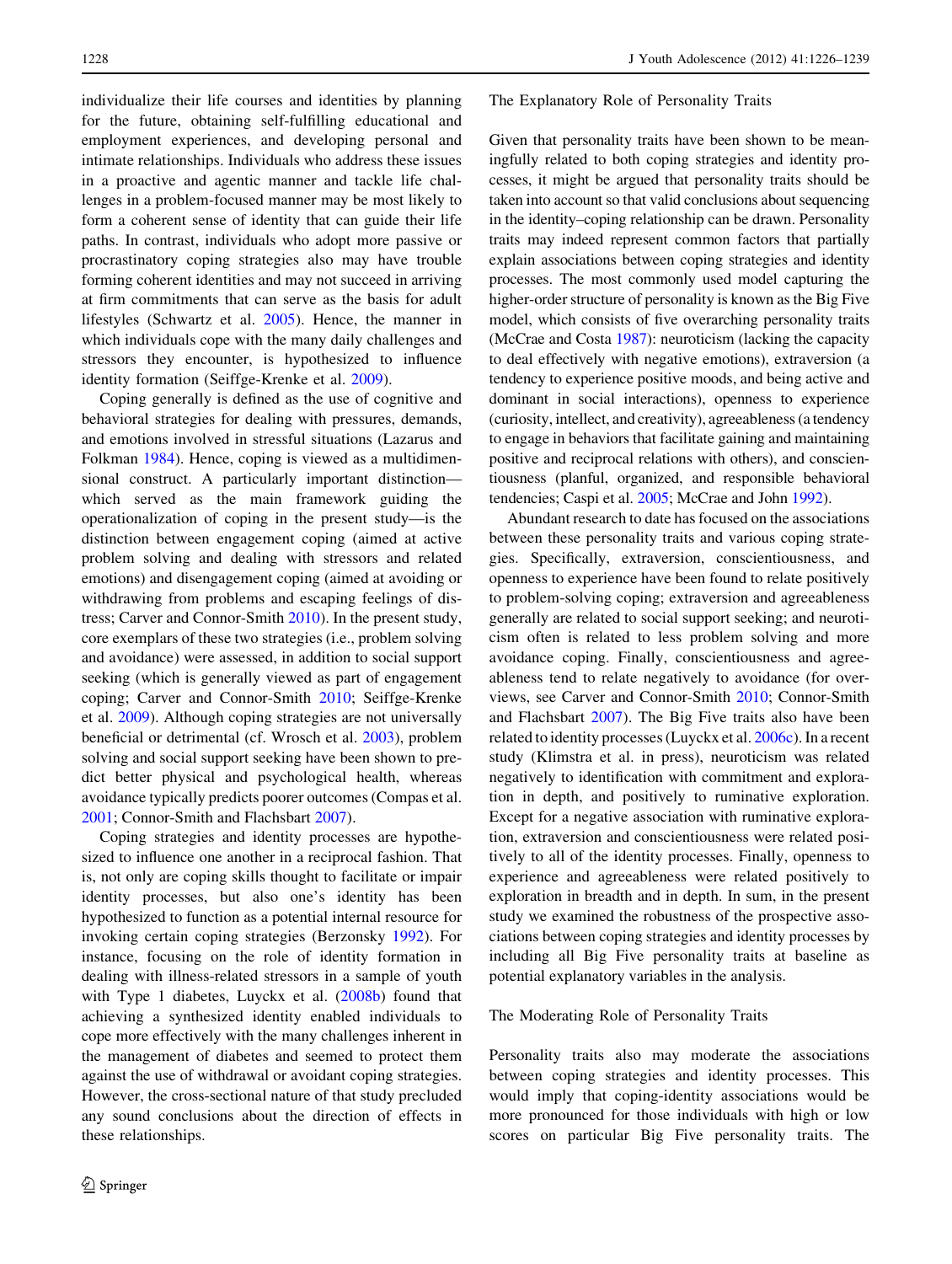differential coping-effectiveness model (Bolger and Zuckerman [1995\)](#page-11-0) holds that personality traits indeed moderate the effectiveness of coping strategies. For instance, problem solving strategies could result in optimal effects for emotionally stable individuals but may tend to backfire for emotionally unstable individuals because such neurotic individuals are less flexible and efficient in implementing these strategies. Although such mechanisms were demonstrated to occur in the relationship between coping and adjustment (Carver and Connor-Smith [2010\)](#page-11-0), they have not been explored in the relationship between coping strategies and identity processes. One might hypothesize that emotionally stable individuals not only would engage in more problem solving coping but also would do so more efficiently—potentially enabling them also to explore more adaptively when faced with identity questions (Carver and Connor-Smith [2010\)](#page-11-0). Hence, in the present study we systematically examined the potential moderating effects of Big Five personality traits on the prospective associations between coping strategies and identity processes.

# The Present Study

In line with the theoretical framework outlined above, we hypothesized that coping strategies and identity processes would influence one another reciprocally over time in college students. Such reciprocal influences could shed light on how certain identity processes and coping strategies come about and potentially accumulate over time. We hypothesized that problem solving would be related positively to commitment making, identification with commitment, exploration in breadth, and exploration in depth, but negatively to ruminative exploration. Individuals who use proactive problem-solving strategies, such as considering alternative solutions and trying to alter the situation, are likely to rely on functional exploration strategies when dealing with identity issues and might be more inclined to commit themselves to the best available options (Berzonsky [1992](#page-11-0)). At the same time, the feelings of competence and agency resulting from engagement coping strategies such as problem solving might stimulate adaptive identity work (Luyckx et al. [2009\)](#page-12-0).

We also hypothesized that disengagement coping strategies would be related negatively to commitment processes and positively to ruminative exploration. A core characteristic of individuals scoring high on ruminative exploration is that they procrastinate in making commitments because they are indecisive and driven by such high standards that they avoid enacting specific commitments (Luyckx et al. [2008c](#page-12-0)). Hence, we hypothesized that such individuals would score high on avoidant coping strategies.

Finally, we hypothesized that social support seeking would be related positively to the commitment processes because the support of significant others generally would allow one to become more strongly invested in one's chosen identity. Relatedly, a positive association with exploration in breadth and in depth was anticipated because social support is likely to provide people with a sense of psychological security to safely explore one's environment (Luyckx et al. [2009](#page-12-0)). Similarly, although it is possible that people engage in exploratory activities on their own without seeking support from others, an important way of gathering information about current commitments or potential alternatives is talking with others and relying on social feedback (Grotevant [1987](#page-11-0); Kerpelman et al. [1997](#page-11-0)). Such expectations again point to a possible positive relationship between social support seeking and identity exploration.

Given that coping strategies and identity processes both are related closely to the Big Five personality traits, in the present study we aimed to explore whether the obtained temporal sequences linking coping strategies to identity processes would remain significant when accounting for associations with the Big Five personality traits. Put differently, by controlling for the associations with the Big Five personality traits, we would be able to rule out the alternative explanation that links between coping strategies and identity processes might be due to their common association with personality. Relatedly, in line with the differential coping-effectiveness model (Bolger and Zuckerman [1995\)](#page-11-0) aforementioned, we also explored whether the associations between coping strategies and identity processes were moderated by the Big Five personality traits.

Finally, although not of primary interest to the present study, we examined gender differences in identity processes and coping strategies and examined prospective relationships between coping strategies and identity processes when controlling for such gender differences. Previous research on identity and coping found gender differences in mean levels, with, for example, males scoring lower than females on social support seeking and, although not consistently across studies, males scoring somewhat lower than females on identity exploration (Luyckx et al. [2009](#page-12-0); Seiffge-Krenke [2011\)](#page-12-0). Hence, it is important to include gender as a control variable in the primary analyses. Such an analytic strategy allows one to draw valid conclusions on the temporal associations between coping strategies and identity processes irrespective of mean gender differences.

# Method

#### Participants and Procedure

Data for the present study were collected at a large university in the Dutch-speaking part of Belgium that mainly attracts Caucasian students with a middle-class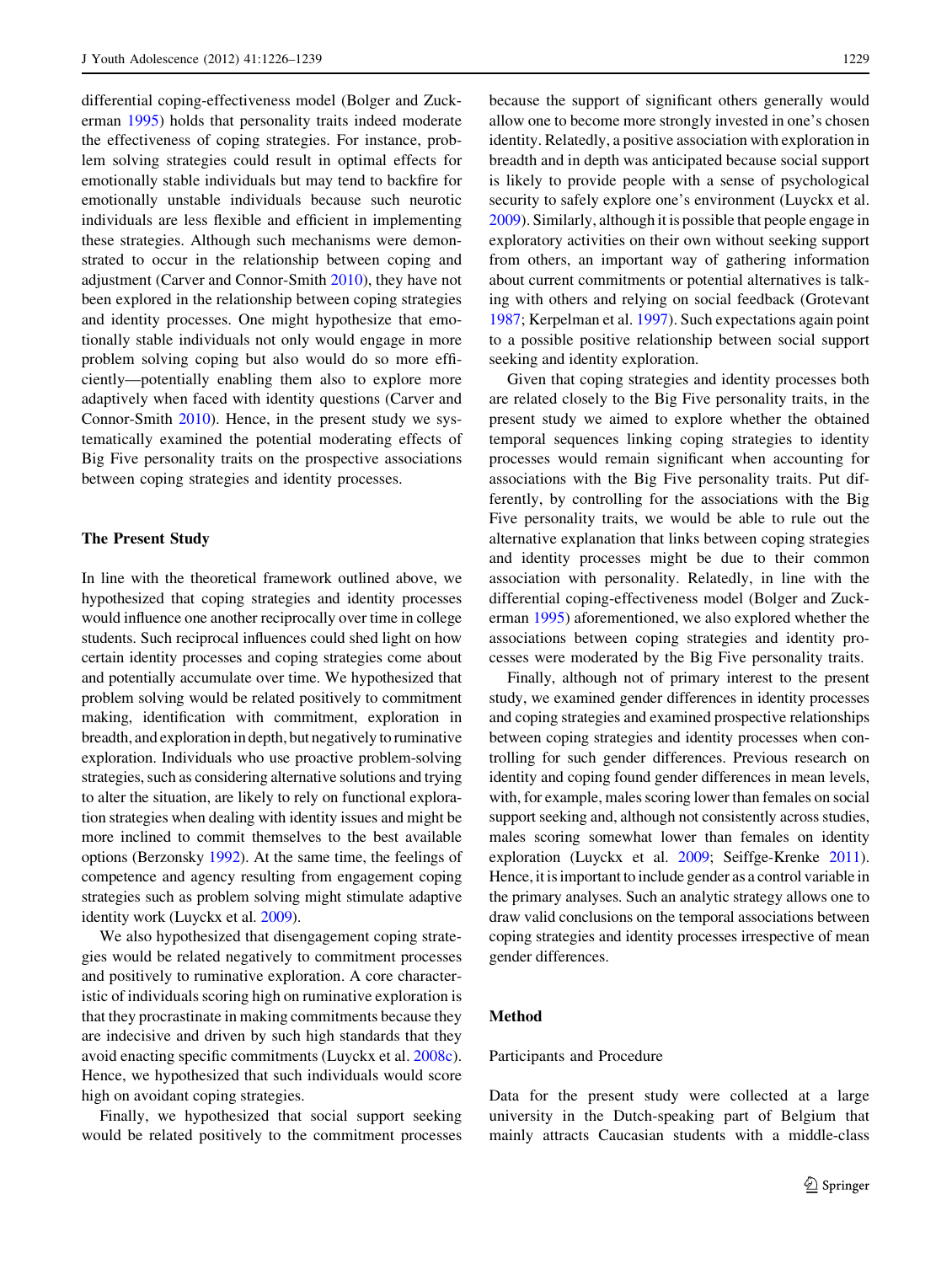background. The first wave was collected at the end of 2009. Students participated in three measurement waves, each 3 months apart. Participants were informed about the purpose of the study before the Time 1 assessment. All participants signed a standard consent form before participating at Time 1. During the consent process, participants were informed that they could refuse or discontinue participation at any time. All students were assigned a unique code number to protect their confidentiality. At Time 1, all participants were freshmen from the Faculty of Psychology and Educational Sciences. Given that our assessments (using paper-and-pencil questionnaires) were organized in collective testing sessions for which students received course credit, none of the students whom we initially contacted declined to participate at Time 1.

Our sample was comprised of 458 students, of whom 84.9% were women. A total of 94% of participants were Caucasian. The mean participant age at Time 1 was 18.25 years  $(SD = 0.97; \text{ range } 17{\text -}24)$ . In the present sample, 8.3% of the data at the scale level were missing over time due to attrition. Participants with and without complete data were compared using Little's ([1988](#page-12-0)) Missing Completely At Random (MCAR) test. A non-significant MCAR test statistic,  $\chi^2$  (233) = 5.49, ns, suggested that these missing values could be reliably estimated. Accordingly, to handle cases with missing values, we used the full information maximum likelihood (FIML) proce-dure provided in Mplus 4.0 (Muthén and Muthén [2002](#page-12-0)), which produces less biased and more reliable results as compared with more conventional methods such as listwise deletion (Enders [2010](#page-11-0)).

# Measures

#### Coping Strategies

Participants completed the Coping Strategy Indicator (CSI; Amirkhan [1990](#page-11-0)), a measure developed to assess problem solving, social support seeking, and avoidance (11 items each) in response to a recent problem they encountered in their lives. The Dutch version was validated by Bijttebier and Vertommen ([1997\)](#page-11-0). All items were answered on a 5-point Likert-type rating scale, ranging from 1 ("strongly disagree") to 5 ("strongly agree"). Sample items include "I try to solve the problem" (problem solving), "I talk to people about the situation'' (social support seeking), and ''I daydream about better times'' (avoidance).

Due to space limitations in the questionnaire packet, a short 15-item CSI was developed for the present study. To create the brief version of the CSI, we conducted a pilot study with a separate sample of 356 college students (77.6% women). These participants completed the fulllength version of the CSI. Based on a principal component

analysis (PCA) with varimax rotation extracting three factors corresponding to the three coping strategies, we selected the five items with the highest factor loadings for each of the three factors (Thompson [2004\)](#page-12-0). Factor loadings for the 15 selected items ranged between .53 and .77 (with no cross-loadings exceeding .35). The correlations between the original and shortened scales were .94 for problem solving, .90 for social support seeking, and .90 for avoidance (all  $ps < .001$ ), indicating that the shortened scales adequately represented the original scales. In the pilot sample, Cronbach's alphas for the shortened scales were .75, .85, and .64, respectively.

This reduced set of 15 items was then used in the present study. A PCA with varimax rotation at Time 1 was used to validate the factor-structure of the reduced set of items in the study sample and again indicated the same three-factor structure described in the literature and obtained in the pilot sample. Factor loadings for the 15 retained items ranged between .45 and .83. Cronbach's alphas for problem solving, social support seeking, and avoidance were .68, .86, and .62, respectively, at Time 1, .68, .88, and .63, respectively, at Time 2, and .70, .90, and .69, respectively, at Time 3.

### Identity Processes

Participants completed the Dimensions of Identity Development Scale (DIDS), which originally was developed in Dutch and provides highly reliable scores with a clear factor structure in Belgian high school and college student samples (Luyckx et al. [2008a](#page-12-0)). The DIDS assesses identity processes with respect to future plans and possible lifepaths. The identity processes were each measured by five items. Each item was responded to on a 5-point Likert-type rating scale, ranging from 1 ("strongly disagree") to 5 (''strongly agree''). Sample items include ''I have decided on the direction I want to follow in my life'' (commitment making), "I sense that the direction I want to take in my life will really suit me'' (identification with commitment), ''I regularly think over a number of different plans for the future" (exploration in breadth), "I regularly talk with other people about the plans for the future I have made for myself'' (exploration in depth), and ''It is hard for me to stop thinking about the direction I want to follow in my life'' (ruminative exploration). Cronbach's alphas were .92, .87, .84, .76, and .85, respectively, at Time 1, .90, .83, .86, .81, and .86, respectively, at Time 2, and .92, .86, .88, .84, and .88, respectively, at Time 3.

# Personality Traits

At Time 1, personality traits were assessed with the Quick Big Five (Goldberg [1992](#page-11-0); Vermulst and Gerris [2005](#page-12-0)). In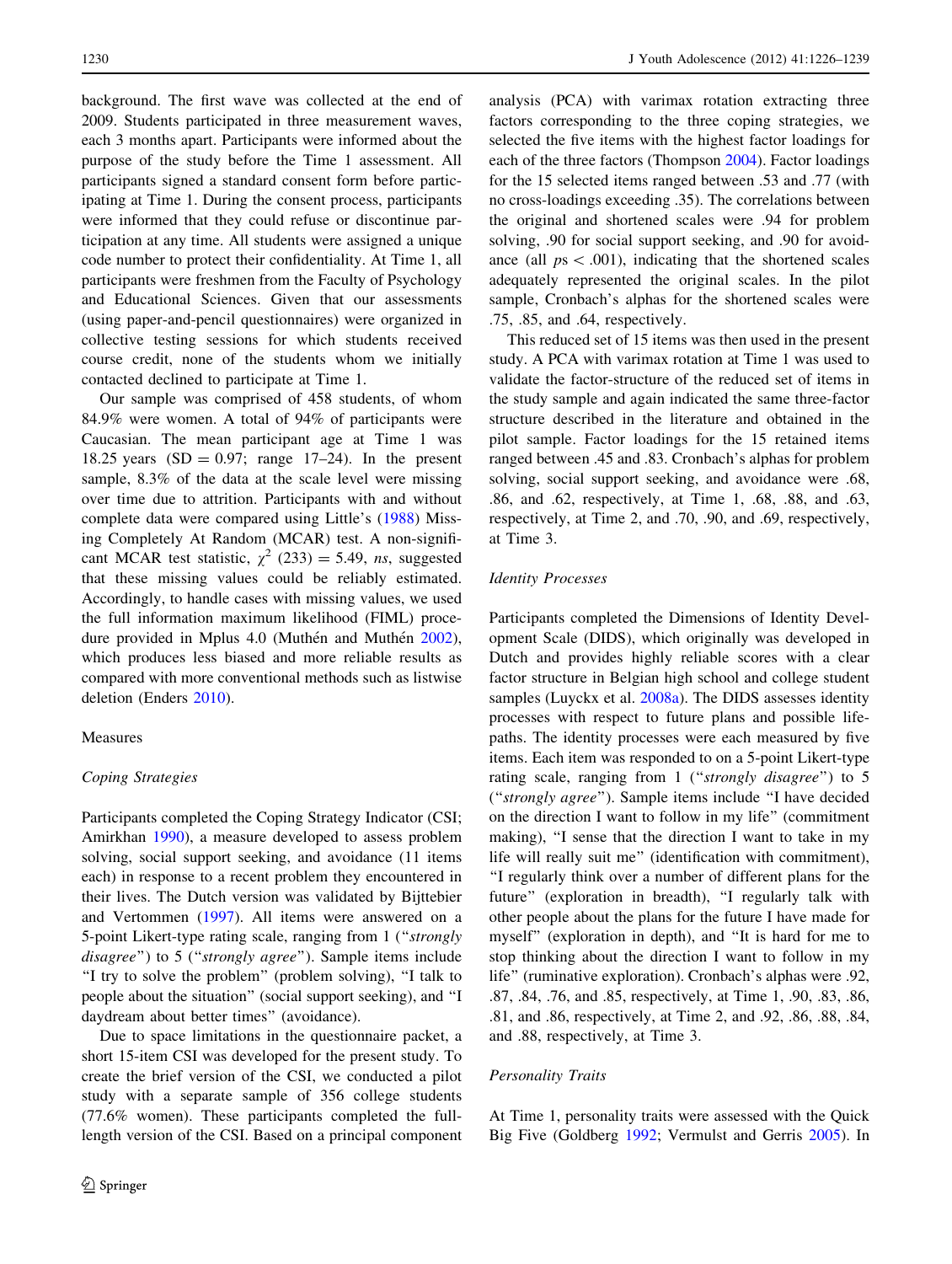this instrument, a 7-point Likert-type scale, with a response format ranging from 1 ("completely untrue") to 7 ("completely true''), is used to assess the five personality traits (extraversion, agreeableness, conscientiousness, neuroticism, and openness to experience). Traits are measured with 6 adjectives each, such as ''worried'' (neuroticism), "talkative" (extraversion), "creative" (openness to experience), ''sympathetic'' (agreeableness), and ''systematic'' (conscientiousness). Cronbach's alphas were .83, .92, .74, .83, and .92, respectively.

# Statistical Analyses

Using cross-lagged path analysis with structural equation modeling (SEM), we examined how coping strategies and identity processes influenced one another over time. A cross-lagged design frequently is used in non-experimental studies to examine temporal sequences over time. This design is characterized by the measurement of two or more variables at two or more points in time, yielding estimates of synchronous (within-time) relationships, autoregressive or stability coefficients, and cross-lagged effects (Asendorpf and van Aken [2003\)](#page-11-0). In addition, in the present study, all cross-lagged effects among the identity processes and among the coping strategies were estimated (Cole and Maxwell [2003\)](#page-11-0). Further, gender was controlled for in all models by allowing covariances between gender and the constructs at Time 1 and by estimating paths from gender to each of the constructs at Times 2–3 (Bollen [1989](#page-11-0)). We used standard model fit indices to evaluate model fit (Hu and Bentler [1999](#page-11-0); Kline [2006](#page-12-0)). The Chi-square index, which tests the null hypothesis of perfect fit to the data, should be as small as possible; the root mean square error of approximation (RMSEA) should be less than .08 and, preferably, .06; and the Comparative Fit Index (CFI) should exceed .90 and, preferably, .95.

#### Results

# Mean-Level and Correlation Analyses

In a first set of analyses, mean-level analyses were conducted to assess gender differences. Three multivariate analyses of variance, one at each time-point, were conducted across gender. At all time-points, based upon Wilks' Lambda, statistically significant multivariate gender differences were found (Time 1:  $F$  (8, 449) = 2.78,  $p$  < .01,  $\eta^2 = .05$ ; Time 2: F (8, 449) = 3.29,  $p$  < .001,  $\eta^2 = .06$ ; and Time 3: F (8, 449) = 2.20, p < .05,  $\eta^2 = .03$ ). Follow-up univariate analyses, as detailed in Table [1](#page-6-0), indicated that, at each time-point, women scored higher than men on social support seeking.

In a next set of analyses, we examined how the study variables related to one another within time-points. Table [2](#page-6-0) presents all correlations at Time 1. With respect to coping strategies, problem solving was related positively to social support seeking and unrelated to avoidance. Social support seeking and avoidance were related negatively. With respect to identity processes, the two commitment processes were interrelated strongly, positively related to exploration in breadth and exploration in depth, and negatively related to ruminative exploration. Exploration in breadth and exploration in depth were interrelated positively. Exploration in breadth was related positively, and exploration in depth was not significantly related, to ruminative exploration. Table [3](#page-7-0) presents the within-time correlations between coping strategies and identity processes at Times 1–3. Problem solving and social support seeking were related consistently positively to all identity processes except for ruminative exploration. Avoidance was related consistently negatively to identification with commitment and positively to exploration in breadth and ruminative exploration.

# Cross-Lagged Analyses

Cross-lagged path analyses proceeded in two steps. In the first step, structural paths (i.e., autoregressive paths and cross-lagged paths) were freely estimated. This model provided an adequate fit to the data ( $df = 64$ ;  $\chi^2 = 176.14$ ; RMSEA =  $.06$ ; CFI =  $.97$ ). In the second step, the assumption of stationarity—equivalence of corresponding structural parameters between Times 1–2 and Times 2–3 was evaluated. Each autocorrelation and cross-lagged path was constrained to be equal across the two time intervals, that is, from Time 1 to Time 2 and from Time 2 to Time 3. The model with stationarity imposed provided a good fit to the data,  $df = 128$ ;  $\chi^2 = 255.58$ ; RMSEA = .05;  $CFI = .97$ . The null hypothesis of invariant path coefficients across time would be rejected if at least two of the following criteria were satisfied (Cheung and Rensvold [2002](#page-11-0); Vandenberg and Lance [2000\)](#page-12-0):  $\Delta \chi^2$  significant at  $p$  < .05;  $\Delta$ CFI  $\ge$  .01; and  $\Delta$ Non-Normed Fit Index (NNFI)  $\geq$  .02. Although the NNFI was not used to evaluate the fit of a single model (cf. Kline [2006\)](#page-12-0), it is extremely sensitive to small deviations or differences in model fit and is a useful tool in invariance testing (Little [1997\)](#page-12-0). Invariance tests indicated that the more parsimonious invariant model fit the data equally well,  $\Delta \chi^2$  (64) = 79.44, p = .09;  $\Delta$ CFI < .01;  $\Delta$ NNFI < .01. Consequently, we retained the model with stationarity assumed. In this model, autocorrelations ranged between .20 and .41 for the identity processes and between .32 and .47 for the coping strategies (all  $ps < .001$ ). On a related note, when deleting the relatively small subsample of men and conducting the analyses on the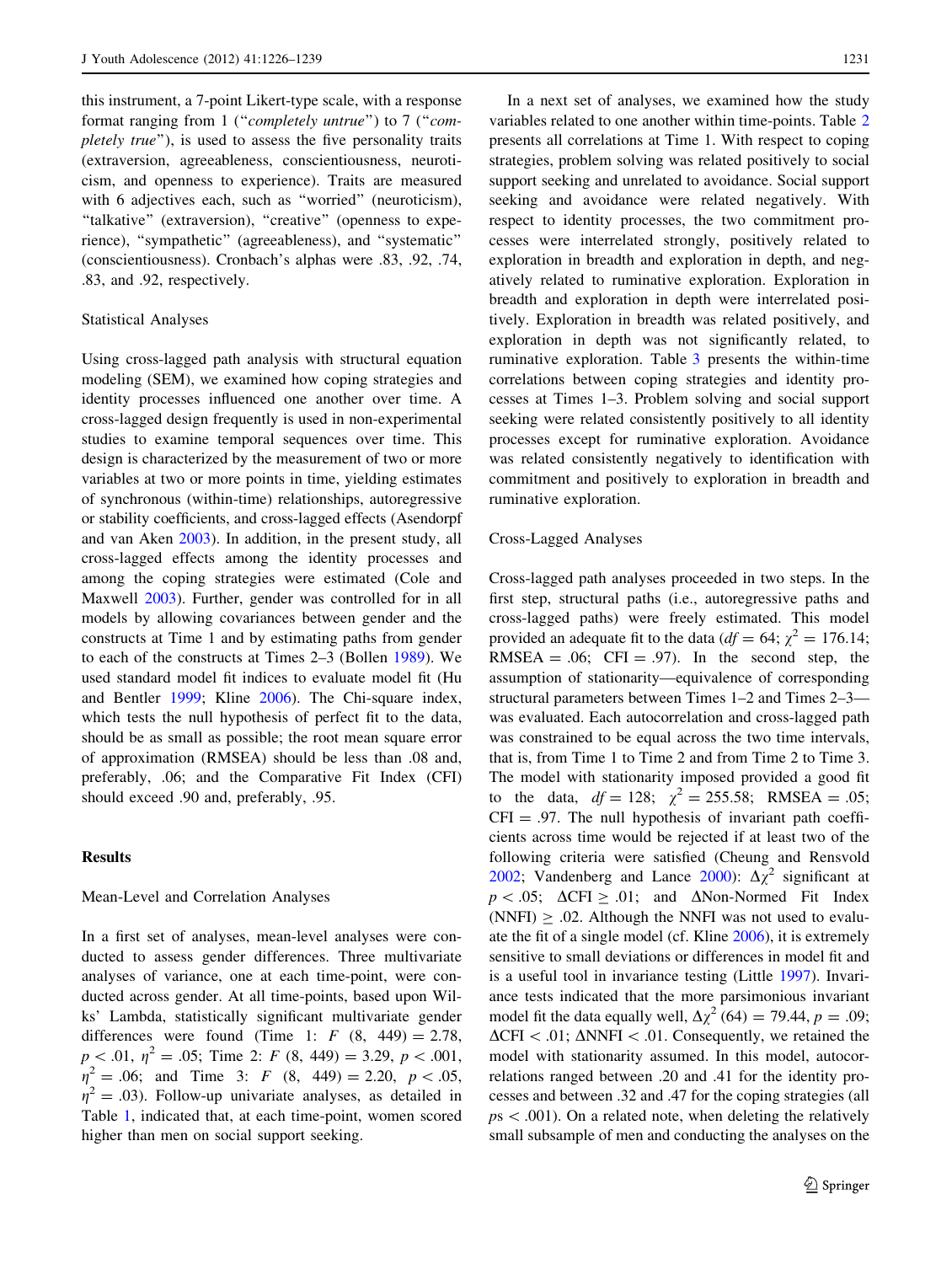<span id="page-6-0"></span>Table 1 Univariate ANOVAs, means, and F values for gender at Times 1, 2, and 3

| Variable                  | Total sample | Gender      | F value $(\eta^2)$ |                  |
|---------------------------|--------------|-------------|--------------------|------------------|
|                           |              | Men         | Women              |                  |
| Time 1                    |              |             |                    |                  |
| Commitment making         | 3.73(0.84)   | 3.58(1.02)  | 3.76 (0.80)        | 2.61(0.01)       |
| Identification commitment | 3.50(0.73)   | 3.47(0.79)  | 3.51(0.72)         | 0.20(0.00)       |
| Exploration in breadth    | 3.71(0.68)   | 3.72(0.79)  | 3.71 (0.66)        | $0.01$ $(.00)$   |
| Exploration in depth      | 3.53(0.66)   | 3.48 (0.72) | 3.53(0.65)         | 0.36(0.00)       |
| Ruminative exploration    | 2.82(0.86)   | 2.79(0.97)  | 2.82(0.84)         | 0.08(0.00)       |
| Problem solving           | 3.56(0.64)   | 3.63(0.64)  | 3.55(0.64)         | 1.00(0.00)       |
| Social support seeking    | 3.82(0.81)   | 3.52(0.89)  | 3.88 (0.79)        | $11.81***$ (.03) |
| Avoidance                 | 2.74(0.70)   | 2.66(0.71)  | 2.75(0.69)         | 0.92(0.00)       |
| Time 2                    |              |             |                    |                  |
| Commitment making         | 3.58(0.80)   | 3.49(0.77)  | 3.60(0.80)         | 1.05(0.00)       |
| Identification commitment | 3.52 (0.70)  | 3.48(0.63)  | 3.53(0.71)         | 0.32(0.00)       |
| Exploration in breadth    | 3.48(0.75)   | 3.46(0.69)  | 3.48 (0.76)        | $0.02$ $(.00)$   |
| Exploration in depth      | 3.31(0.75)   | 3.26(0.70)  | 3.31 (0.76)        | 0.33(0.00)       |
| Ruminative exploration    | 2.82(0.85)   | 2.81(0.80)  | 2.82(0.86)         | $0.01$ $(.00)$   |
| Problem solving           | 3.55(0.59)   | 3.60(0.54)  | 3.54(0.60)         | $0.62$ $(.00)$   |
| Social support seeking    | 3.80(0.79)   | 3.39 (0.86) | 3.87 (0.76)        | $22.41***$ (.05) |
| Avoidance                 | 2.65(0.65)   | 2.66(0.62)  | 2.65(0.66)         | $0.02$ $(.00)$   |
| Time 3                    |              |             |                    |                  |
| Commitment making         | 3.59(0.79)   | 3.44(0.75)  | 3.61(0.79)         | 2.70(0.01)       |
| Identification commitment | 3.52(0.73)   | 3.45(0.72)  | 3.53(0.73)         | 0.68(0.00)       |
| Exploration in breadth    | 3.53(0.78)   | 3.43(0.82)  | 3.55(0.77)         | 1.33(0.00)       |
| Exploration in depth      | 3.37(0.76)   | 3.30(0.70)  | 3.38 (0.77)        | 0.71(0.00)       |
| Ruminative exploration    | 2.82(0.89)   | 2.81(0.91)  | 2.82(0.88)         | $.01$ $(.00)$    |
| Problem solving           | 3.54(0.58)   | 3.54(0.59)  | 3.54(0.58)         | .00(.00)         |
| Social support seeking    | 3.79(0.79)   | 3.47(0.84)  | 3.84(0.77)         | $13.52***$ (.03) |
| Avoidance                 | 2.58(0.71)   | 2.61(0.71)  | 2.58(0.71)         | .10(.00)         |

Standard deviations in parentheses

\*\*\*  $p < .001$ 

Table 2 Correlations among study variables at Time 1

| Variable                     | 2.       | 3.      | 4.       | 5.        | 6.       | 7.       | 8.       |
|------------------------------|----------|---------|----------|-----------|----------|----------|----------|
| 1. Commitment making         | $.74***$ | 29***   | $.45***$ | $-.48***$ | $.16***$ | $.19***$ | $-.06$   |
| 2. Identification commitment |          | $24***$ | $.44***$ | $-.53***$ | $.14**$  | $.18***$ | $-.09*$  |
| 3. Exploration in breadth    |          |         | .49***   | $.14**$   | $.20***$ | $.14**$  | $.10*$   |
| 4. Exploration in depth      |          |         |          | $-.05$    | $.16***$ | $.22***$ | .02      |
| 5. Ruminative exploration    |          |         |          |           | $-.05$   | $-.12*$  | $.23***$ |
| 6. Problem solving           |          |         |          |           |          | $.21***$ | .01      |
| 7. Social support seeking    |          |         |          |           |          |          | $-.15**$ |
| 8. Avoidance                 |          |         |          |           |          |          |          |

\* p < .05; \*\* p < .01; \*\*\* p < .001

women only, the parameter values obtained estimated were very close to (or identical to) those found using the full sample. As a result, we report findings using the full sample here.

Table [4](#page-8-0) presents the cross-lagged coefficients. With respect to the paths from coping strategies to identity processes, problem solving predicted relative increases in identification with commitment, exploration in breadth,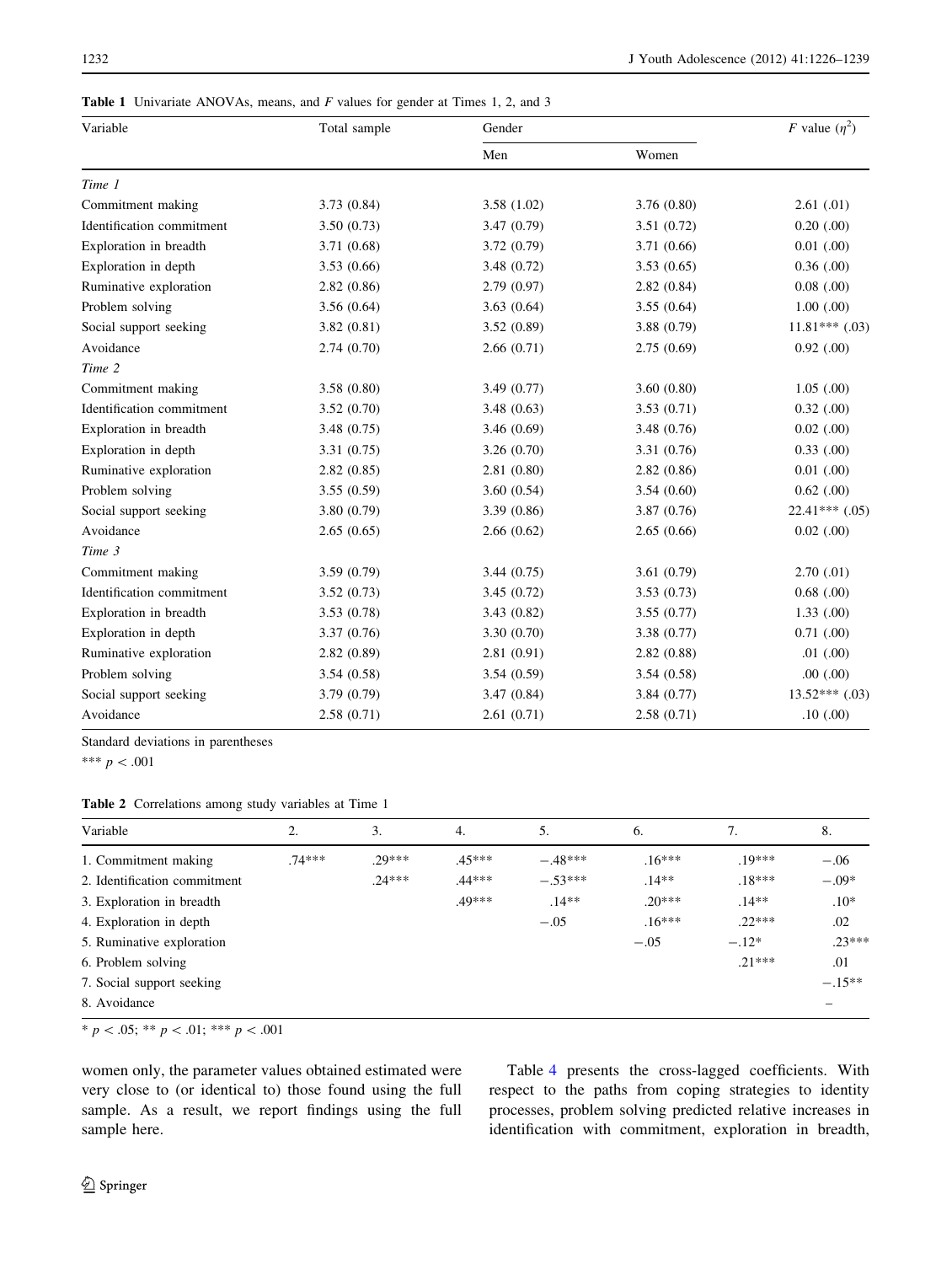| Variable                  | Problem solving |                |                | Social support seeking |         |                | Avoidance |                |                |
|---------------------------|-----------------|----------------|----------------|------------------------|---------|----------------|-----------|----------------|----------------|
|                           | T1              | T <sub>2</sub> | T <sub>3</sub> | T1                     | T2      | T <sub>3</sub> | T1        | T <sub>2</sub> | T <sub>3</sub> |
| Commitment making         | $.16***$        | $.33***$       | $.22***$       | .19***                 | $.12**$ | $.14**$        | $-.06$    | $-.01$         | $-.11*$        |
| Identification commitment | $.14**$         | $.29***$       | $27***$        | $.18***$               | $10*$   | $.12*$         | $-.09*$   | $-.12*$        | $-.10*$        |
| Exploration in breadth    | $.20***$        | $.42***$       | 33***          | $.14**$                | $15***$ | $.10*$         | $.10*$    | $.22***$       | $.11*$         |
| Exploration in depth      | $.16***$        | $.33***$       | 29***          | $22***$                | $22***$ | $.15***$       | .02       | .09            | $.12*$         |
| Ruminative exploration    | $-.05$          | .07            | .05            | $-.12**$               | .04     | .00            | $.23***$  | $.34***$       | $.36***$       |

<span id="page-7-0"></span>Table 3 Within-time correlations among identity processes and coping strategies at Times 1-3

T time

 $* p < .05; ** p < .01; *** p < .001$ 

and exploration in depth over time. Social support seeking predicted increases in commitment making and exploration in depth over time. Finally, avoidance predicted increases in exploration in breadth and ruminative exploration over time. With respect to the paths from identity processes to coping strategies, identification with commitment predicted decreases in avoidance and ruminative exploration predicted increases in avoidance over time. Exploration in breadth and exploration in depth predicted increases in problem solving over time. In addition, exploration in depth predicted increases in social support seeking.

### The Role of Baseline Levels of Personality Traits

Table [5](#page-8-0) presents the within-time correlations at Time 1 among the Big Five personality traits on the one hand and identity processes and coping strategies on the other hand. Neuroticism was related positively to exploration in depth, ruminative exploration, and avoidance. Extraversion was related positively to both commitment processes, to exploration in depth, and to social support seeking, and negatively to ruminative exploration and avoidance. Openness to experience was related positively to all of the identity processes (except for ruminative exploration) and problem solving. Agreeableness was related positively to all of the identity and coping variables, except for negative associations with ruminative exploration and avoidance. Finally, conscientiousness was related positively to all of the identity processes (except for ruminative exploration) and to problem solving. To control for these relations in the cross-lagged associations between coping strategies and identity processes, we re-estimated the stationarity-assumed model but included covariances between the Big Five traits and the constructs at Time 1 and additional paths from each Big Five trait to each of the constructs at Times 2–3 (Bollen [1989](#page-11-0)). This model fit the data well (df = 128;  $\chi^2$  = 249.84; RMSEA = .05; CFI = .97). Virtually all of the significant cross-lagged paths remained significant at  $p < .05$  (as can be seen in Table [4\)](#page-8-0), except for the paths from avoidance to exploration in breadth, from exploration in breadth to problem solving, and from ruminative exploration to avoidance (with  $ps\lt 0.10$ ). These findings suggest that the cross-lagged effects that we found were not substantially confounded with personality traits.

Ancillary analyses investigated whether the cross-lagged paths linking coping strategies and identity processes were moderated by personality traits. To explore the moderating effects of personality traits, groups of participants with high versus low levels of each of the traits were determined through a median split procedure (Vanhalst et al. [2011\)](#page-12-0). Path analyses for each Big Five trait proceeded in two steps. In the first step, cross-lagged paths linking coping strategies to identity processes (and vice versa) were estimated freely in individuals with high and low levels of each specific trait. In the second step, these parameters were constrained to be equal in both groups of individuals. Invariance tests indicated that the fit of the cross-lagged model was consistent across levels of neuroticism  $(\Delta \chi^2 \quad (30) = 40.88, \quad p = .09; \Delta CFI < .01;$  $\triangle NNFI < .01$ , extraversion ( $\Delta \chi^2$  (30) = 32.27, p = .36;  $\Delta$ CFI < .01;  $\Delta$ NNFI < .01), openness ( $\Delta \chi^2$  (30) = 42.76,  $p = .06$ ;  $\Delta$ CFI < .01;  $\Delta$ NNFI < .01), agreeableness ( $\Delta \chi^2$  $(30) = 43.22$ ,  $p = .06$ ;  $\Delta$ CFI < .01;  $\Delta$ NNFI < .01), and conscientiousness  $(\Delta \chi^2 \quad (30) = 45.75, \quad p < .05;$  but  $\Delta$ CFI < .01;  $\Delta$ NNFI < .01), respectively. Hence, the overtime associations between coping strategies and identity processes were not moderated by personality traits.

# Discussion

Coping strategies and identity processes are hypothesized to influence one another in reciprocal fashion. The present study represents the first attempt to investigate how an expanded set of personal identity processes (commitment making, identification with commitment, exploration in breadth, exploration in depth, and ruminative exploration) and coping strategies (i.e., problem solving, social support seeking, and avoidance) relate to one another over time. We also examined the role that personality traits may have played in these temporal sequences. In line with our expectations, coping strategies and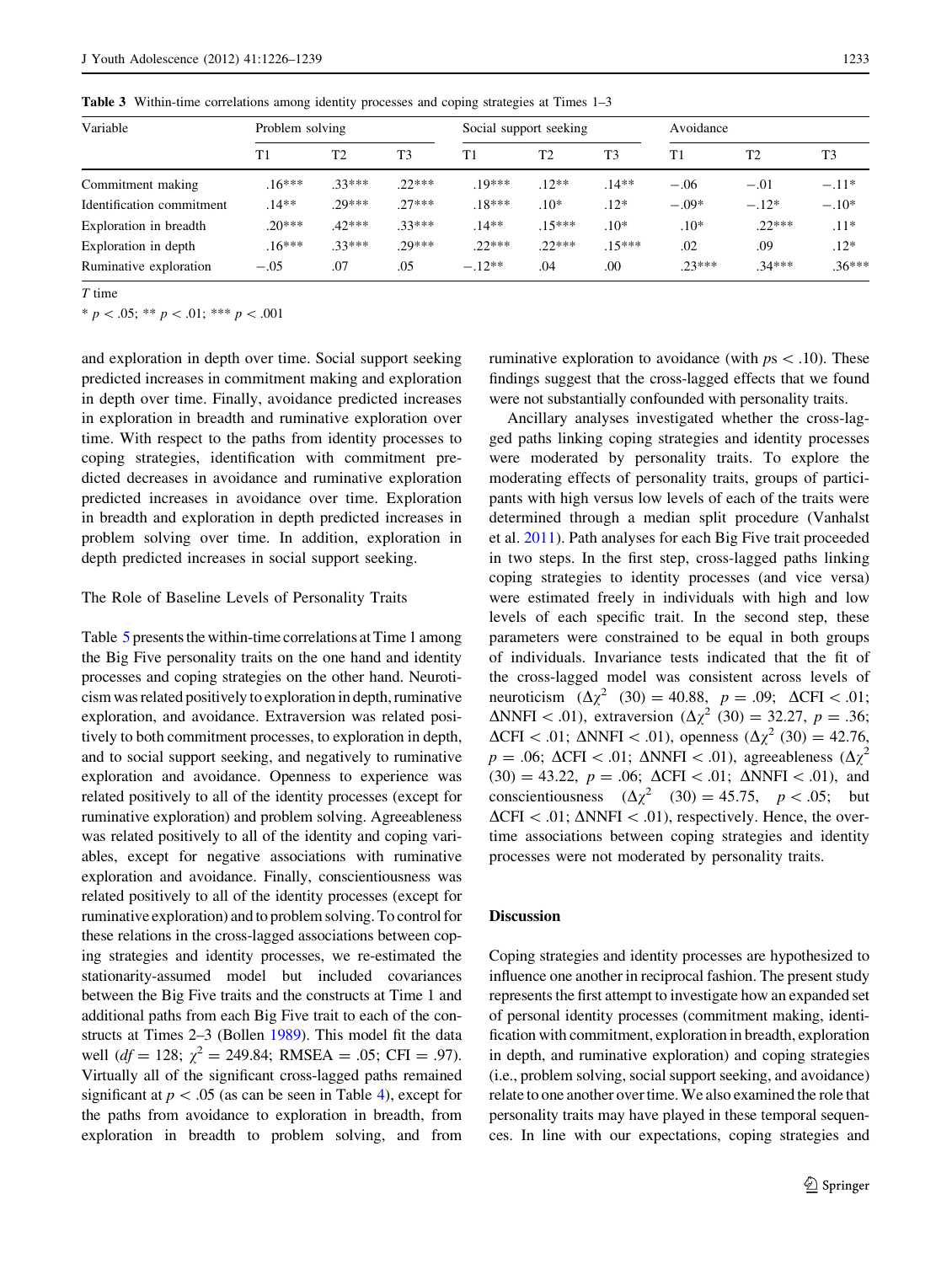| Variable                      | Problem solving  |                                              | Social support seeking |                                  | Avoidance        |                                  |
|-------------------------------|------------------|----------------------------------------------|------------------------|----------------------------------|------------------|----------------------------------|
|                               | T1 to T2         | T <sub>2</sub> to T <sub>3</sub><br>T1 to T2 |                        | T <sub>2</sub> to T <sub>3</sub> | T1 to T2         | T <sub>2</sub> to T <sub>3</sub> |
| Commitment making             |                  |                                              |                        |                                  |                  |                                  |
| Coping $\rightarrow$ identity | .04(.04)         | .03(0.03)                                    | $.07*(.08**)$          | $.07*$ $(.08**)$                 | $-.01 (-.02)$    | $-.01 (-.02)$                    |
| Identity $\rightarrow$ coping | .03(0.04)        | .03(0.04)                                    | $-.06(-.06)$           | $-.06(-.05)$                     | $-.02(.01)$      | $-.02(.01)$                      |
| Identification commitment     |                  |                                              |                        |                                  |                  |                                  |
| Coping $\rightarrow$ identity | $.09**$ $(.08*)$ | $.08**$ $(.07*)$                             | .02(0.03)              | .02(0.03)                        | $-.04 (-03)$     | $-.04 (-03)$                     |
| Identity $\rightarrow$ coping | $.01(-.01)$      | $.01(-.01)$                                  | $.01(-.02)$            | $.01(-.02)$                      | $-.13**(-.13**)$ | $-.12**(-.13**)$                 |
| Exploration in breadth        |                  |                                              |                        |                                  |                  |                                  |
| Coping $\rightarrow$ identity | $.10**$ (.08*)   | $.08**$ $(.06*)$                             | $-.05(.03)$            | $-.06(.03)$                      | $.08*(.07)$      | $.08*(.06)$                      |
| Identity $\rightarrow$ coping | $.09*(.07)$      | $.09*(.08)$                                  | $.01(-.06)$            | $.01(-.06)$                      | $-.03(-.04)$     | $-.03(-.04)$                     |
| Exploration in depth          |                  |                                              |                        |                                  |                  |                                  |
| Coping $\rightarrow$ identity | $.11***(.10**)$  | $.10***$ $(.09**)$                           | $.10**$ $(.10**)$      | $.09**$ $(.09**)$                | .06(.06)         | .06(.05)                         |
| Identity $\rightarrow$ coping | $.12**(.11**)$   | $.13**(.12**)$                               | $.13***$ $(.12***)$    | $.15***$ $(.14***)$              | .04(0.05)        | .04(0.05)                        |
| Ruminative exploration        |                  |                                              |                        |                                  |                  |                                  |
| Coping $\rightarrow$ identity | $-.01(-.01)$     | $-.01(-.01)$                                 | .01(0.03)              | .01(.03)                         | $.12***(.11***)$ | $.12***(.10***)$                 |
| Identity $\rightarrow$ coping | $-.04 (-.05)$    | $-.04 (-0.05)$                               | $-.05(-.02)$           | $-.05(-.02)$                     | $.09*(.07)$      | $.09*(.07)$                      |

<span id="page-8-0"></span>Table 4 Final standardized cross-lagged path coefficients linking identity processes and coping strategies

T time. Values between parentheses display the cross-lagged coefficients after baseline personality has been added to the model  $* p < .05; ** p < .01; ** * p < .001$ 

Table 5 Within-time correlations between Big Five and identity processes and coping strategies at Time 1

| Variable                  | Neuroticism | Extraversion | <b>Openness</b> | Agreeableness | Conscientiousness |
|---------------------------|-------------|--------------|-----------------|---------------|-------------------|
| Commitment making         | .03         | $21***$      | $.10*$          | $28***$       | $.18***$          |
| Identification commitment | $-.07$      | $29***$      | $.14**$         | $.30***$      | $.13**$           |
| Exploration in breadth    | .07         | .08          | $.18***$        | $.14**$       | $.11*$            |
| Exploration in depth      | $.11*$      | $.14**$      | $.15***$        | $20***$       | $.13**$           |
| Ruminative exploration    | $.21***$    | $-.26***$    | $-.01$          | $-.18***$     | $-.07$            |
| Problem solving           | .01         | .01          | $.18***$        | $.17***$      | $.21***$          |
| Social support seeking    | $-.01$      | $.30***$     | $-.04$          | $.20***$      | .02               |
| Avoidance                 | $.21***$    | $-.24***$    | .08             | $-.10*$       | $-.03$            |

\* p < .05; \*\* p < .01; \*\*\* p < .001

identity processes reciprocally predicted one another over time in general. Before we turn to a discussion of the temporal associations obtained, preliminary analyses indicated that, as expected, women scored consistently higher than men on social support seeking over time (Seiffge-Krenke [2011](#page-12-0)). To account for these mean-level differences, gender was controlled for in all cross-lagged models estimated. Consequently, the temporal sequences linking coping strategies and identity processes could be interpreted beyond the effects of these mean-level gender differences, again emphasizing the robustness of the findings obtained.

# Temporal Sequences: From Coping Strategies to Identity Processes

Meaningful within-time associations between coping strategies and identity processes emerged. Problem solving and social support seeking, two instantiations of engagement coping (Carver and Connor-Smith [2010](#page-11-0)), were related positively to commitment making, identification with commitment, and exploration in breadth and in depth, but tended to be unrelated to ruminative exploration. In contrast, avoidance related positively to ruminative exploration and to exploration in breadth, but negatively to identification with commitment. These relationships were in line with expectations, except that exploration in breadth related positively to both problem solving and (albeit to a lesser extent) avoidance. More crucially, the latter associations also emerged over time: both problem solving and avoidance predicted relative increases in exploration in breadth. Hence, exploring various identity alternatives was predicted both by problem solving strategies and by avoidance and withdrawal, in which the individual deliberately avoids other people or fantasizes about how things could have turned out differently.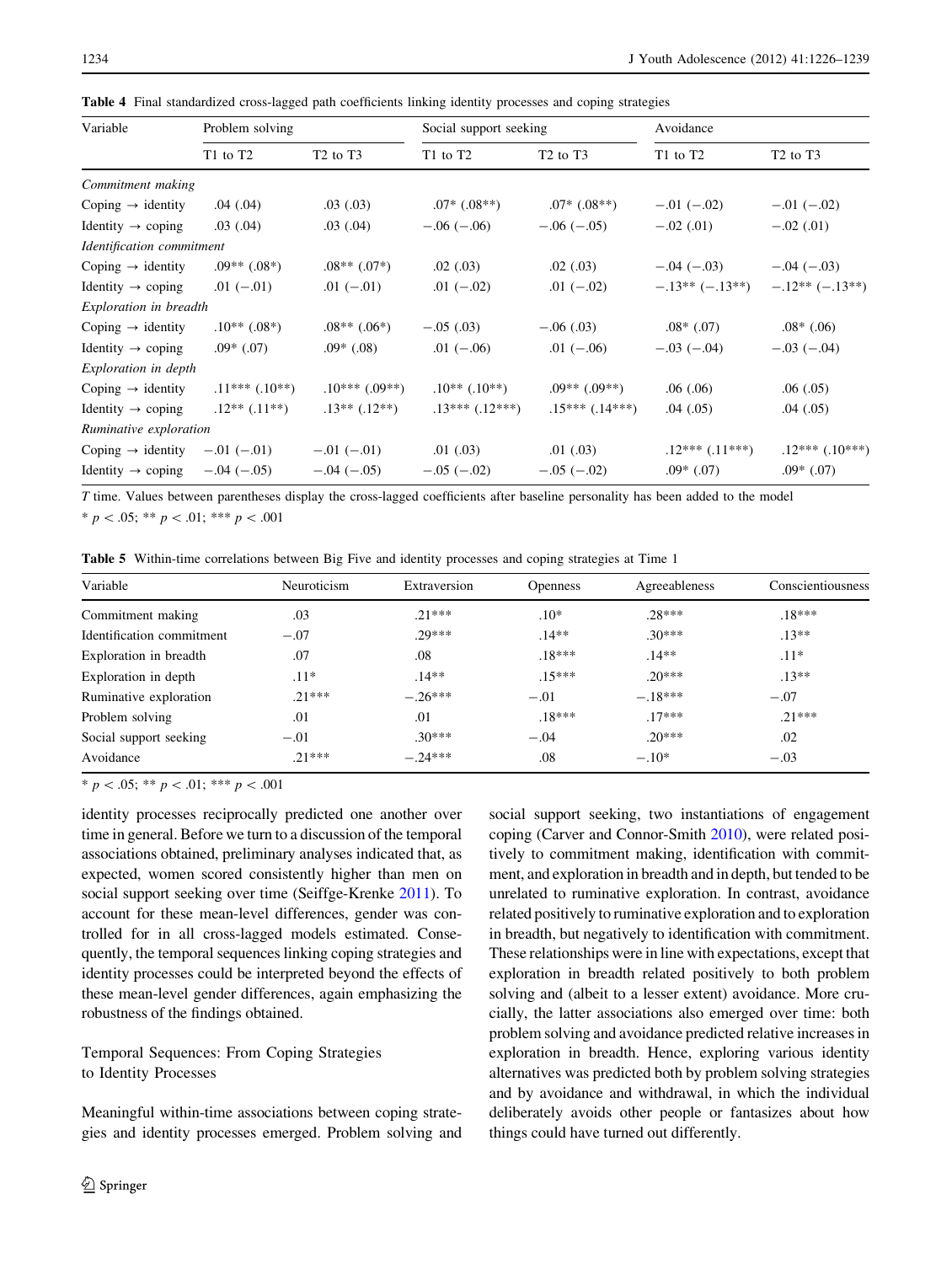This pattern of findings characterized by significant associations with both pro-active and rather maladaptive coping strategies suggests that exploration in breadth may be a ''double-edged sword''—facilitative of adaptive identity formation but also predictive of some degree of maladaptation. On a related note, the internal consistency estimates for the avoidance scale was somewhat lower than those of the two other coping scales (for similar results on the full CSI, see Amirkhan [1990](#page-11-0); Bijttebier and Vertommen [1997\)](#page-11-0), potentially indicating that the bandwidth of the avoidance scale used was broader than for the other two subscales. Hence, future research using more fine-grained coping measures should assess which specific disengagement strategy (e.g., fantasizing, brooding about the past) accounts for this association with exploration in breadth. For instance, a broad identity exploration may involve periods of solitude that allow for self-discovery and for a creative and thorough consideration of different identity options. Consequently, avoiding other people and preferring to be alone sometimes could be a functional strategy in terms of identity exploration (Long et al. [2003\)](#page-12-0).

Alternatively, the positive predictive path from avoidance coping to exploration in breadth also can be viewed in light of the importance of goal disengagement (which overlaps with important aspects of avoidance or disengagement coping) for subjective well-being and selfdevelopment. Goal disengagement (i.e., withdrawing effort and commitment from reaching certain goals; Wrosch et al. [2003\)](#page-13-0) has been found to be an indispensable aspect of effective self-regulation, especially if the desired goal turns out to be unattainable (Wrosch [2011](#page-13-0)). When confronted with constrained opportunities for goal attainment, goal disengagement indeed might free up energy and resources for a search for new goals (Wrosch et al. [2003](#page-13-0)). Translated to the present study, disengaging from certain goals or commitments could lead to a renewed broad exploration into different identity alternatives (Grotevant [1987](#page-11-0)). As such, disengaging from initially unrealistic or unattainable goals could set the stage for adaptive long-term identity development in which one achieves meaningful alternative goals that are aligned with the person's capacities, needs, and wishes (Wrosch et al. [2003\)](#page-13-0). Future longitudinal research focusing on goal disengagement and identity formation could examine this latter hypothesis.

Identity exploration not only consists of exploring in breadth various identity alternatives but also entails exploring and evaluating current commitments and, for some individuals, can even result in maladaptive worry and rumination. The latter two exploration processes (i.e., exploration in depth and ruminative exploration) were defined by opposing relationships to coping strategies. Whereas problem solving and social support seeking predicted greater amounts of exploration in depth, avoidance predicted increases in ruminative exploration. Exploration in depth and exploration in breadth share some common themes in that they are both characterized, and probably prompted, by being information-oriented and by maintaining an open and flexible approach to life (Berzonsky [2011](#page-11-0)). As demonstrated in the present study, both are predicted by problem solving-oriented coping strategies. However, exploration in breadth and exploration in depth differ in their target and goal (i.e., choosing from different alternatives vs. evaluating current commitments). Hence, seeking social support and feedback was found to be a primary mechanism for evaluating current commitments, but, as we suggested earlier, less so for broadly considering different potential choices.

With respect to cross-lagged paths from coping strategies to the commitment processes, a differential pattern of results emerged for the two commitment processes. Social support seeking predicted over-time increases in commitment making, whereas problem solving predicted overtime increases in identification with commitment. These findings suggest that social support seeking may serve as a beneficial resource for making identity-related choices (Grotevant [1987;](#page-11-0) Kerpelman et al. [1997\)](#page-11-0). The foreclosure status described within the identity status paradigm may represent an example of the importance of the social environment in the process of making identity-related choices (Kroger and Marcia [2011\)](#page-12-0). Foreclosed individuals internalize the values and goals of significant others in their lives rather than engaging in self-directed exploration (Marcia [1980\)](#page-12-0). However, the present findings suggest that, for commitments to be integrated in the self, an active problem-solving approach to daily challenges in which alternative options and solutions are considered might be beneficial for some individuals.

# Temporal Sequences: From Identity Processes to Coping Strategies

Many of the cross-temporal pathways linking identity exploration to coping strategies appeared to be bi-directional in nature. Exploration in breadth also predicted relative increases in problem solving, exploration in depth predicted relative increases in problem solving and social support seeking, and ruminative exploration predicted relative increases in avoidance. Hence, engaging in adaptive identity processes enables individuals to cope successfully with stressors and challenges encountered in daily life (Berzonsky [1992\)](#page-11-0). Although previous cross-sectional research has suggested similar conclusions (e.g., Luyckx et al. [2008b](#page-12-0)), the present study is the first to demonstrate such a temporal sequence over time using cross-lagged analysis. Pathways linking the commitment processes to subsequent coping strategies were somewhat less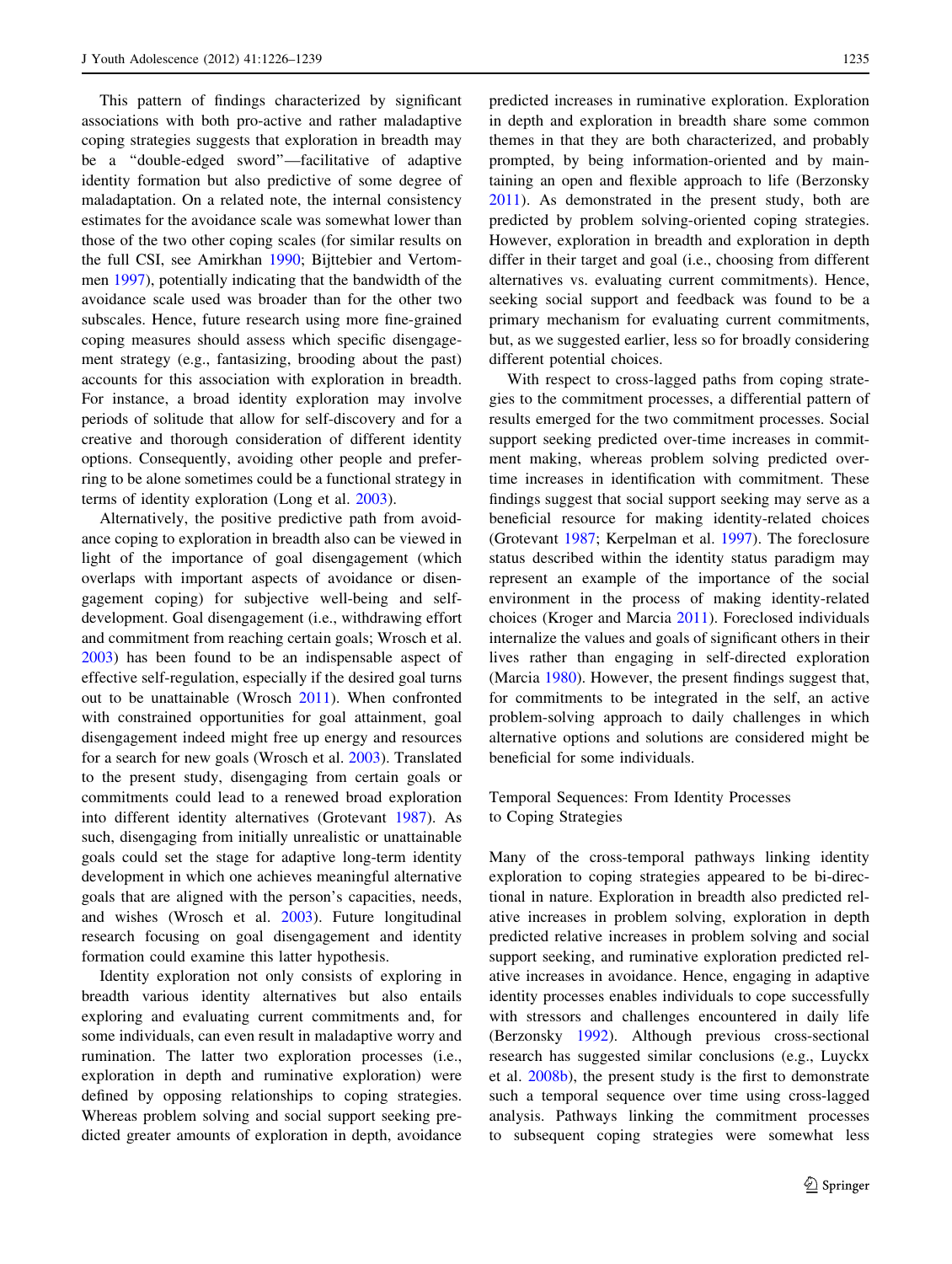pronounced than pathways linking the exploration processes to coping strategies: Only identification with commitment predicted relative decreases in avoidance, again underscoring the crucial role of identifying with identity commitments for adaptive psychosocial functioning (Luyckx et al. [2008a](#page-12-0)).

The many reciprocal mechanisms linking identity exploration to coping strategies obtained in the present study are consistent with Grotevant [\(1987](#page-11-0), p. 204), who viewed exploration as the work of identity: ''identity exploration may be defined as problem-solving behavior aimed at eliciting information about oneself or one's environment in order to make a decision about an important life choice'' (italics added). Collectively, some of the present findings involving identity exploration point to the existence of potential upward spirals toward positive selfdevelopment. Individuals who cope well advance in their adaptive identity exploration; and their adaptive identity exploration, in turn, seems to foster the development of adaptive coping strategies. This latter finding may be due to the fact that exploration increases self-knowledge and self-complexity. As individuals explore new commitments and ideas, they indeed build their psychological resources which could enable them to cope in a pro-active manner (Fredrickson and Joiner [2002\)](#page-11-0). In contrast, other findings seemed to point to the existence of negative spirals or vicious circles in which avoidant coping strategies lead individuals to worry and ruminate about identity options, which, in turn, seems to play into avoidant coping strategies. In sum, the interdependence of identity exploration and coping strategies should be examined further in future long-term longitudinal research efforts. Such research could generate important information for intervention efforts targeting individuals who are identity diffused and experience substantial difficulties in daily functioning.

# Exploring the Role of Personality Traits

With respect to personality traits, the present pattern of findings was consistent with expectations for both identity processes and coping strategies. Neuroticism was positively related to ruminative exploration and avoidance, but generally was unrelated to the more adaptive identity processes and coping strategies. The reverse pattern of findings was found for the other Big Five traits, with some specific qualifications depending on the trait under consideration. For instance, whereas social support seeking was related positively to extraversion and agreeableness, it was unrelated to openness to experience and conscientiousness. Hence, the present findings on the concurrent relationships between the Big Five personality traits and identity processes generally were in line with previous research.

However, despite these meaningful baseline associations of identity processes and coping strategies with the Big Five traits, the majority of the cross-lagged paths between identity and coping remained significant when controlling for all of the Big Five traits. In addition, ancillary analyses demonstrated that the Big Five traits did not moderate the cross-temporal pathways linking coping strategies to identity processes. Apparently, these longitudinal linkages appeared to function similarly for individuals with different personality profiles. For example, exploration in breadth was positively predictive of problem-focused coping both for individuals high and low in neuroticism. These findings underscore the robustness of the cross-temporal pathways linking identity processes to coping strategies and indicate that personality traits do not play a substantial role in these pathways.

# Limitations and Suggestions for Future Research

Before we discuss the limitations of the present study, it should be emphasized that some of the cross-lagged coefficients described earlier were rather modest, but readers should note that these coefficients were obtained while simultaneously controlling for all synchronous associations, autoregressive paths, and all cross-lagged paths among the identity processes and among the coping strategies. Further, such relatively modest coefficients could be expected given that identity and coping are multiply determined (cf. Swann et al. [2007\)](#page-12-0).

This being said, the present study is characterized by several limitations which provide avenues for future research. First, although self-reports are most appropriate to gather information about internal and subjective processes such as identity processes and coping strategies, collecting all data from a single informant might artificially inflate correlations among constructs (Podsakoff et al. [2003](#page-12-0)). Hence, future research could try to include observational or other-reported measures assessing coping strategies in confrontation with specific stressors (e.g., family conflict; Seiffge-Krenke [2011\)](#page-12-0). However, it should be noted that in the present study shared method variance was statistically removed by controlling for synchronous associations and autoregressive paths (Orth et al. [2008\)](#page-12-0).

Second, the present sample was drawn from a predominantly female student population from a specific background (i.e., students in Psychology and Educational Sciences). This unbalanced gender distribution was representative of the population sampled and, hence, allows for generalizations towards this specific population of college students. However, to allow for generalizations to other segments of emerging adults, future research should focus on diverse samples that are more balanced in terms of gender so that the findings are not weighted in favor of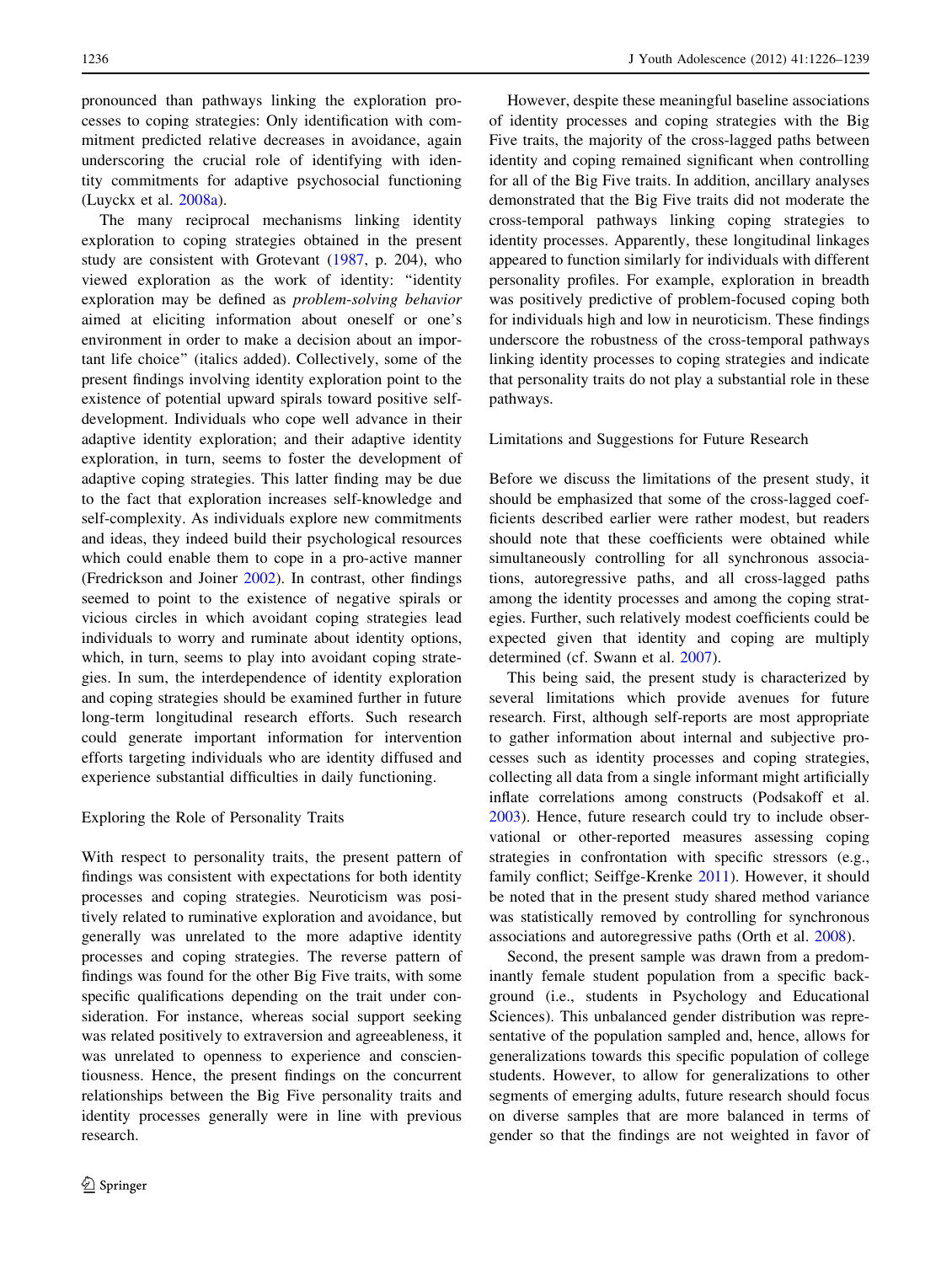<span id="page-11-0"></span>either gender. Relatedly, the present sample was comprised largely of Caucasian European participants. Hence, it remains to be investigated how the different variables assessed in the present study interrelate in non-Western cultures or in non-Whites living in Western cultures.

Third, the time-span under consideration was relatively short. Given that major developmental changes in the variables under study are likely to occur primarily in the long term, longitudinal research is needed to track coping strategies and identity processes from adolescence well into the adult years. Such research also might investigate how changes in coping strategies and identity processes relate to psychosocial outcomes such as self-esteem, depression, drug use, and health risk behaviors. In doing so, future research should rely on more fine-grained measures of coping that more fully represent the various coping strategies identified in the literature.

### Conclusion

Despite these limitations, we believe that the present results substantially broaden our knowledge of how identity processes and coping strategies mutually predict one another over time. Processes of identity exploration seem especially to be intertwined with both engagement and disengagement coping strategies over time. Further, engagement coping strategies such as social support seeking and problem solving were found to predict commitment making and identification with commitment, respectively. These pathways were obtained when simultaneously controlling for the Big Five personality traits that have been shown to relate both to coping strategies and identity processes. We encourage researchers to examine similar research questions in different populations and settings and to assess how the interplay between identity and coping relates to daily functioning across time.

#### References

- Amirkhan, J. H. (1990). A factor analytically derived measure of coping: The Coping Strategy Indicator. Journal of Personality and Social Psychology, 59, 1066–1074.
- Arnett, J. J. (2000). Emerging adulthood: A theory of development from the late teens through the twenties. American Psychologist, 55, 469–480.
- Asendorpf, J. B., & van Aken, M. A. G. (2003). Personalityrelationship transaction in adolescence: Core versus surface personality characteristics. Journal of Personality, 71, 629–666.
- Baumeister, R. F., & Muraven, M. (1996). Identity as adaptation to social, cultural, and historical context. Journal of Adolescence, 19, 405–416.
- Berzonsky, M. D. (1992). Identity styles and coping strategies. Journal of Personality, 60, 771–788.
- Berzonsky, M. D. (2011). A social-cognitive perspective on identity construction. In S. J. Schwartz, K. Luyckx, & V. L. Vignoles (Eds.), Handbook of identity theory and research (pp. 55–76). New York: Springer.
- Bijttebier, P., & Vertommen, H. (1997). Psychometric properties of the Coping Strategy Indicator in a Flemish sample. Personality and Individual Differences, 23, 157–160.
- Bolger, N., & Zuckerman, A. (1995). A framework for studying personality in the stress process. Journal of Personality and Social Psychology, 69, 890–902.
- Bollen, K. A. (1989). Structural equations with latent variables. New York: Wiley.
- Bosma, H. A. (1985). Identity development in adolescents: Coping with commitments. Unpublished doctoral dissertation, University of Groningen, The Netherlands.
- Bosma, H. A., & Kunnen, S. E. (2001). Determinants and mechanisms in ego identity development: A review and synthesis. Developmental Review, 21, 39–66.
- Carver, C. S., & Connor-Smith, J. (2010). Personality and coping. Annual Review of Psychology, 61, 679–704.
- Caspi, A., Roberts, B. W., & Shiner, R. L. (2005). Personality development: Stability and change. Annual Review of Psychology, 56, 453–484.
- Cheung, G. W., & Rensvold, R. B. (2002). Evaluating goodness-of-fit indexes for testing measurement invariance. Structural Equation Modeling, 9, 233–255.
- Cole, D. A., & Maxwell, S. E. (2003). Testing mediational models with longitudinal data: Questions and tips in the use of structural equation modeling. Journal of Abnormal Psychology, 112, 558–577.
- Compas, B. E., Connor-Smith, J. K., Saltzman, H., Thomsen, A. H., & Wadsworth, M. E. (2001). Coping with stress during childhood and adolescence: Progress, problems, and potential in theory and research. Psychological Bulletin, 127, 87–127.
- Connor-Smith, J. K., & Flachsbart, C. (2007). Relations between personality and coping: A meta-analysis. Journal of Personality and Social Psychology, 93, 1080–1107.
- Côté, J. E. (2002). The role of identity capital in the transition to adulthood: The individualization thesis examined. Journal of Youth Studies, 5, 117–134.
- Côté, J. E., & Levine, C. (1988). A critical examination of the ego identity status paradigm. Developmental Review, 8, 147–184.
- Enders, C. K. (2010). Applied missing data analysis. New York: Guilford.
- Erikson, E. (1950). Childhood and society. New York: Norton.
- Erikson, E. H. (1968). Identity: Youth and crisis. New York: Norton.
- Fredrickson, B. L., & Joiner, T. (2002). Positive emotions trigger upward spirals toward emotional well-being. Psychological Science, 13, 172–175.
- Goldberg, L. R. (1992). The development of markers for the big-five factor structure. Psychological Assessment, 4, 26–42.
- Grotevant, H. D. (1987). Toward a process model of identity formation. Journal of Adolescent Research, 2, 203–222.
- Hu, L., & Bentler, P. M. (1999). Cutoff criteria for fit indexes in covariance structure analysis: Conventional criteria versus new alternatives. Structural Equation Modeling, 6, 1–55.
- Kerpelman, J. L., Pittman, J. F., & Lamke, L. K. (1997). Toward a microprocess perspective on adolescent identity development: An identity control theory approach. Journal of Adolescent Research, 12, 325–346.
- Kidwell, J. S., Dunham, R. M., Bacho, R. A., Pastorino, E., & Portes, P. R. (1995). Adolescent identity exploration: A test of Erikson's theory of transitional crisis. Adolescence, 30, 785–793.
- Klimstra, T. A., Luyckx, K., Goossens, L., Teppers, E., & De Fruyt, F. (in press). Associations of identity dimensions with Big Five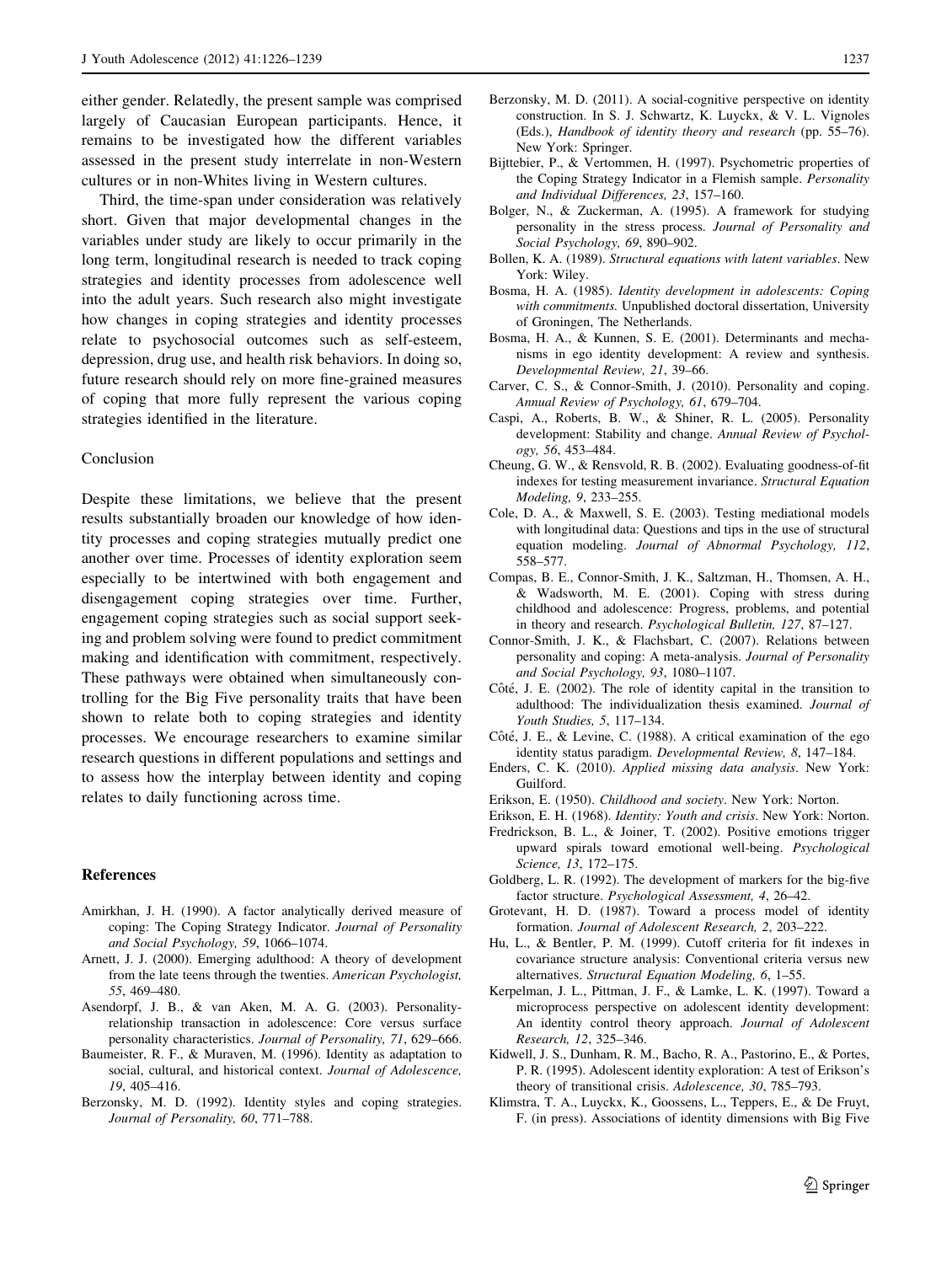<span id="page-12-0"></span>personality domains and facets. European Journal of Personality.

- Kline, R. B. (2006). Principles and practices of structural equation modeling (2nd ed.). New York: Guilford Press.
- Kroger, J., & Marcia, J. E. (2011). The identity statuses: Origins, meanings, and interpretations. In S. J. Schwartz, K. Luyckx, & V. L. Vignoles (Eds.), Handbook of identity theory and research (pp. 31–54). New York: Springer.
- Lazarus, R. S., & Folkman, S. (1984). Stress, appraisal, and coping. New York: Springer.
- Little, R. J. A. (1988). A test of missing completely at random for multivariate data with missing values. Journal of the American Statistical Association, 83, 1198–1202.
- Little, T. D. (1997). Mean and covariance structures (MACS) analyses of cross-cultural data: Practical and theoretical issues. Multivariate Behavioral Research, 32, 53–76.
- Long, C. R., Seburn, M., Averill, J. R., & More, T. A. (2003). Solitude experiences: Varieties, settings, and individual differences. Personality and Social Psychology Bulletin, 29, 578–583.
- Luyckx, K., Goossens, L., & Soenens, B. (2006a). A developmental contextual perspective on identity construction in emerging adulthood: Change dynamics in commitment formation and commitment evaluation. Developmental Psychology, 42, 366–380.
- Luyckx, K., Goossens, L., Soenens, B., & Beyers, W. (2006b). Unpacking commitment and exploration: Validation of an integrative model of adolescent identity formation. Journal of Adolescence, 29, 361–378.
- Luyckx, K., Goossens, L., Soenens, B., Beyers, W., & Vansteenkiste, M. (2005). Identity statuses based on 4 rather than 2 identity dimensions: Extending and refining Marcia's paradigm. Journal of Youth and Adolescence, 34, 605–618.
- Luyckx, K., Schwartz, S. J., Berzonsky, M. D., Soenens, B., Vansteenkiste, M., Smits, I., et al. (2008a). Capturing ruminative exploration: Extending the four-dimensional model of identity formation in late adolescence. Journal of Research in Personality, 42, 58–82.
- Luyckx, K., Seiffge-Krenke, I., Schwartz, S. J., Goossens, L., Weets, I., Hendrieckx, C., et al. (2008b). Identity development, coping, and adjustment in emerging adults with a chronic illness: The sample case of type 1 diabetes. Journal of Adolescent Health, 43, 451–458.
- Luyckx, K., Soenens, B., & Goossens, L. (2006c). The personalityidentity interplay in emerging adult women: Convergent findings from complementary analyses. European Journal of Personality, 20, 195–215.
- Luyckx, K., Soenens, B., Goossens, L., Beckx, K., & Wouters, S. (2008c). Identity exploration and commitment in late adolescence: Correlates of perfectionism and mediating mechanisms on the pathway to well-being. Journal of Social and Clinical Psychology, 27, 336–361.
- Luyckx, K., Vansteenkiste, M., Goossens, L., & Duriez, B. (2009). Basic need satisfaction and identity formation: Bridging selfdetermination theory and process-oriented identity research. Journal of Counseling Psychology, 56, 276–288.
- Marcia, J. E. (1966). Development and validation of ego-identity status. Journal of Personality and Social Psychology, 3, 551–558.
- Marcia, J. E. (1980). Identity in adolescence. In J. Adelson (Ed.), Handbook of adolescent psychology (pp. 159–186). New York: Wiley.
- McCrae, R. R., & Costa, P. T. (1987). Validation of the five-factor model of personality across instruments and observers. Journal of Personality and Social Psychology, 52, 81–90.
- McCrae, R. R., & John, O. (1992). An introduction to the five-factor model and its applications. Journal of Personality, 60, 175–215.
- Meeus, W., Iedema, J., & Maassen, G. H. (2002). Commitment and exploration as mechanisms of identity formation. Psychological Reports, 90, 771–785.
- Muthén, L. K., & Muthén, B. O. (2002). Mplus user's guide. Los Angeles, CA: Muthén & Muthén.
- Orth, U., Robins, R. W., & Roberts, B. W. (2008). Low self-esteem prospectively predicts depression in adolescence and young adulthood. Journal of Personality and Social Psychology, 95, 695–708.
- Podsakoff, P. M., MacKenzie, S. B., Lee, J.-Y., & Podsakoff, N. P. (2003). Common method biases in behavioral research: A critical review of the literature and recommended remedies. Journal of Applied Psychology, 88, 879–903.
- Schwartz, S. J. (2005). A new identity for identity research: Recommendations for expanding and refocusing the identity literature. Journal of Adolescent Research, 20, 293–308.
- Schwartz, S. J., Beyers, W., Luyckx, K., Soenens, B., Zamboanga, B. L., Forthun, L. F., et al. (2011). Examining the light and dark sides of emerging adults' identity: A study of identity status differences in positive and negative psychosocial functioning. Journal of Youth and Adolescence, 40, 839–859.
- Schwartz, S. J., Côté, J. E., & Arnett, J. J. (2005). Identity and agency in emerging adulthood: Two developmental routes in the individualization process. Youth and Society, 37, 201–229.
- Schwartz, S. J., Donnellan, M. B., Ravert, R. D., Luyckx, K., & Zamboanga, B. L. (in press). Identity development, personality, and well-being in adolescence and emerging adulthood: Theory, research, and recent advances. In R. M. Lerner, M. A. Easterbrooks, & J. Mistry (Eds.), I. B. Weiner (Ed.-in-chief), Handbook of psychology, Volume six: Developmental psychology. Hoboken, NJ: Wiley.
- Schwartz, S. J., Zamboanga, B. L., Weisskirch, R. S., & Rodriguez, L. (2009). The relationships of personal and ethnic identity exploration to indices of adaptive and maladaptive psychosocial functioning. International Journal of Behavioral Development, 33, 131–144.
- Seiffge-Krenke, I. (2011). Coping with relationship stressors: A decade review. Journal of Research on Adolescence, 21, 196–210.
- Seiffge-Krenke, I., Aunola, K., & Nurmi, J.-E. (2009). Changes in stress perception and coping during adolescence: The role of situational and personal factors. Child Development, 80, 259–279.
- Swann, W. B., Jr, Chang-Schneider, C., & McClarty, K. L. (2007). Do people's self-views matter? Self-concept and self-esteem in everyday life. American Psychologist, 62, 84–94.
- Thompson, B. (2004). Exploratory and confirmatory factor analysis. Washington, DC: American Psychological Association.
- Trapnell, P. D., & Campbell, J. D. (1999). Private self-consciousness and the five-factor model of personality: Distinguishing rumination from reflection. Journal of Personality and Social Psychology, 76, 284–304.
- Vandenberg, R. J., & Lance, C. E. (2000). A review and synthesis of the measurement invariance literature: Suggestions, practices, and recommendations for organizational research. Organizational Research Methods, 3, 4–70.
- Vanhalst, J., Klimstra, T. A., Luyckx, K., Scholte, R. H. J., Engels, R. C. M. E., & Goossens, L. (2011). The interplay of loneliness and depressive symptoms across adolescence: Exploring the role of personality traits. Journal of Youth and Adolescence. doi: [10.1007/s10964-011-9726-7.](http://dx.doi.org/10.1007/s10964-011-9726-7)
- Vermulst, A. A., & Gerris, J. R. M. (2005). QBF: Quick Big Five persoonlijkheidstest handleiding (Quick Big Five personality test manual). Leeuwarden, The Netherlands: LDC Publications.
- Ward, A., Lyubomirsky, S., Sousa, L., & Nolen-Hoeksema, S. (2003). Can't quite commit: Rumination and uncertainty. Personality and Social Psychology Bulletin, 29, 96–107.